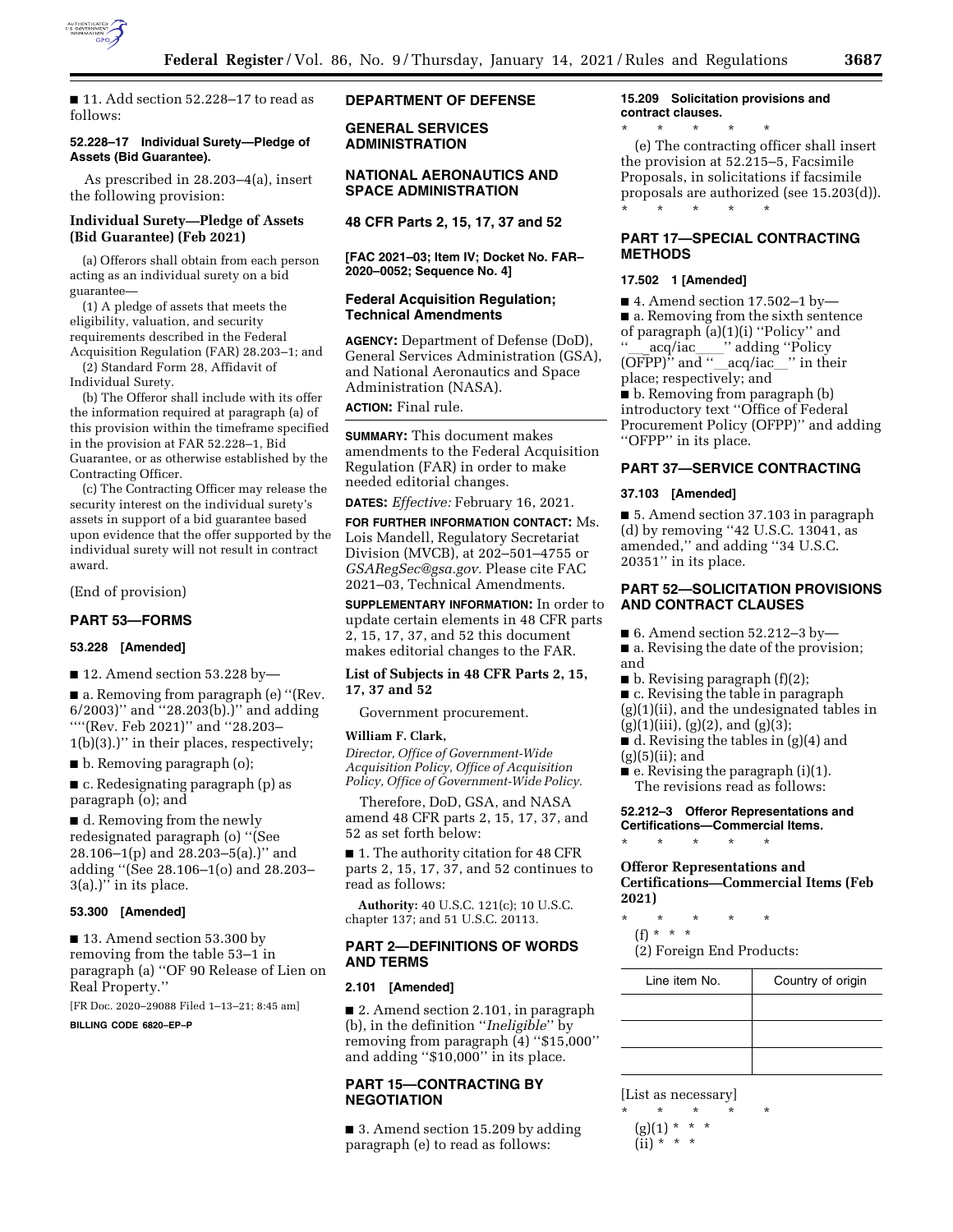Line item No. | Country of origin

[List as necessary]  $(iii) * * * *$ 

Other Foreign End Products:

| Line item No. | Country of origin |
|---------------|-------------------|
|               |                   |
|               |                   |
|               |                   |

[List as necessary]

 $\star$   $\star$ 

 $(2) * * * *$ 

Canadian End Products:

Line item No.

# [List as necessary]

 $(3) * * * *$ Canadian or Israeli End Products:

| Line item No. | Country of origin |
|---------------|-------------------|
|               |                   |
|               |                   |
|               |                   |

[List as necessary]

 $(g)(4) * * * *$ 

\* \* \* \* \*

| Line item No. | Country of origin |
|---------------|-------------------|
|               |                   |
|               |                   |
|               |                   |

[List as necessary]

 $(5) * * * *$  $(ii) * * * *$ 

Other End Products:

| Line item No. | Country of origin |
|---------------|-------------------|
|               |                   |
|               |                   |
|               |                   |

[List as necessary]

\* \* \* \* \*

 $(i) * * * *$ (1) *Listed end products.*  Listed end product Listed countries of origin \* \* \* \* \*

■ 7. Amend section 52.212–5 in Alternate II by—

■ a. Revising the date of the Alternate; and

■ b. Revising paragraphs (e)(1)(ii)(R)(*1*) and (*2*) to read as follows:

### **52.212–5 Contract Terms and Conditions Required To Implement Statutes or Executive Orders—Commercial Items.**

\* \* \* \* \* *Alternate II* (Feb 2021). \* \* \*  $(e)(1) * * * *$  $(ii) * * * *$ (R)ll(*1*) 52.224–3, Privacy Training (Jan 2017) (5 U.S.C. 552a). \_\_\_(*2*) Alternate I (Jan 2017) of

 $52.224 - 3.$ 

- \* \* \* \* \*
- 8. Amend section 52.213–4 by—

■ a. Revising the date of the clause; and

 $\blacksquare$  b. Adding paragraph (a)(2)(ix). The revision and addition read as follows:

# **52.213–4 Terms and Conditions— Simplified Acquisitions (Other Than Commercial Items).**

\* \* \* \* \*

**Terms and Conditions—Simplified Acquisitions (Other Than Commercial Items) (Feb 2021)** 

- \* \* \* \* \*
- (a) \* \* \*
- $(2) * * * *$

(ix) 52.253–1, Computer Generated Forms (Jan 1991). \* \* \* \* \*

■ 9. Amend section 52.222–18 by revising the date of the provision and the undesignated table in paragraph (b) to read as follows:

**52.222–18 Certification Regarding Knowledge of Child Labor for Listed End Products.** 

\* \* \* \* \* **Certification Regarding Knowledge of Child Labor for Listed End Products (Feb 2021)** 

\* \* \* \* \* (b) \* \* \*

| Listed end product |   |         |   | Listed countries of<br>origin |
|--------------------|---|---------|---|-------------------------------|
|                    |   |         |   |                               |
|                    |   |         |   |                               |
|                    |   |         |   |                               |
|                    | ÷ | $\star$ | ÷ | ÷                             |

■ 10. Amend section 52.223–3 by revising the date of the clause and the undesignated table in paragraph (b) to read as follows:

**52.223–3 Hazardous Material Identification and Material Safety Data.** 

**Hazardous Material Identification and Material Safety Data (Feb 2021)** 

\* \* \* \* \* (b)  $* * * *$ 

\* \* \* \* \*

|          | Material (if none,<br>insert None) |         |          | Identification No. |
|----------|------------------------------------|---------|----------|--------------------|
|          |                                    |         |          |                    |
|          |                                    |         |          |                    |
|          |                                    |         |          |                    |
| $^\star$ | $\star$                            | $\star$ | $^\star$ | $^\star$           |

■ 11. Amend section 52.225–2 by revising the date of the provision and paragraph (b) to read as follows:

# **52.225–2 Buy American Certificate.**

\* \* \* \* \*

# **Buy American Certificate (Feb 2021)**

\* \* \* \* \*

(b) Foreign End Products:

| Line item No. | Country of origin |
|---------------|-------------------|
|               |                   |
|               |                   |
|               |                   |

[List as necessary]

\* \* \* \* \*

■ 12. Amend section 52.225-4 by-

■ a. Revising the section heading and

the date of the provision;

■ b. Revising the table in paragraphs (b) and (c);

■ c. Revising the date of Alternate II and the undesignated table in paragraph (b) of Alternate II; and

■ d. Revising the date of Alternate III and the table in paragraph (b) of Alternate III.

The revisions read as follows:

**52.225–4 Buy American—Free Trade Agreements—Israeli Trade Act Certificate.**  \* \* \* \* \*